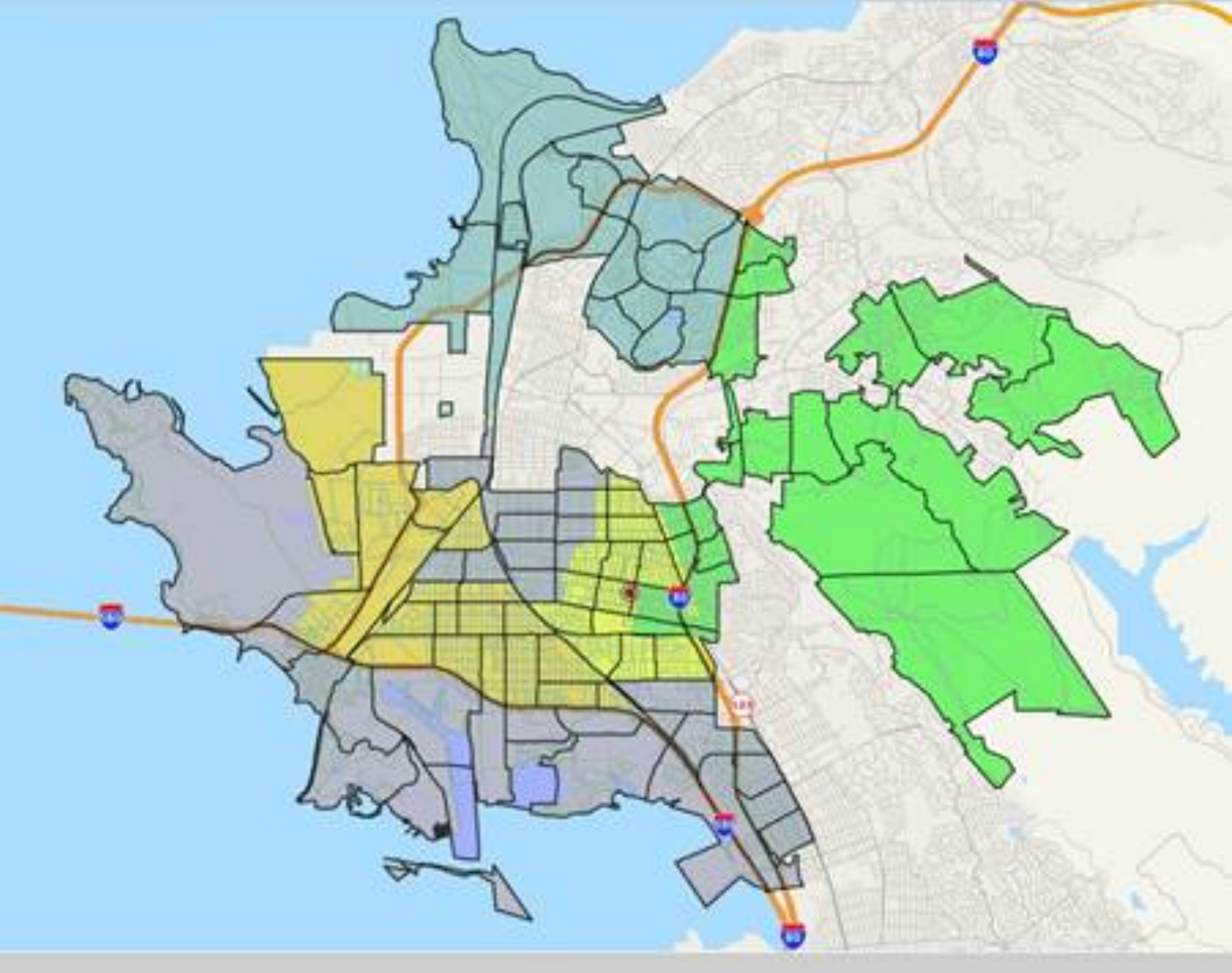## **Sabrina Lundy**

**From:** Pamela Christian **Sent:** Monday, December 09, 2019 9:01 AM **To:** Sabrina Lundy **Subject:** FW: Alternative map 101 **Attachments:** 191206 Richmond.wrk

Hi Sabrina,

For posting.

Thanks!

**From:** Michael G. Colantuono [mailto:mcolantuono@chwlaw.us] **Sent:** Saturday, December 07, 2019 3:32 PM **To:** Pamela Christian; Douglas Johnson **Cc:** Aleks R. Giragosian; James Atencio; 'Shalice Tilton (stilton@NDCresearch.com)'; Robert McEntire **Subject:** FW: Alternative map 101

As promised, further maps from Rafferty for Pamela to pot to the website and for Dug and his team to evaluate.

## **Michael G. Colantuono**

CERTIFIED SPECIALIST IN APPELLATE LAW THE STATE BAR OF CALIFORNIA **Colantuono, Highsmith & Whatley, PC** 420 Sierra College Drive, Suite 140 | Grass Valley, CA 95945-5091 **Direct** 530-432-7357 | **Main** 530-432-7357 | **Fax** 530-432-7356 mcolantuono@chwlaw.us | www.chwlaw.us

This email may contain material that is confidential, privileged and/or attorney work product for the sole use of the intended recipient. Any review, reliance or distribution by others or forwarding without express permission is strictly prohibited. If you are not the intended recipient, please contact the sender and delete all copies.

**From:** Scott Rafferty <rafferty@gmail.com> **Sent:** Friday, December 6, 2019 11:50 PM **To:** Michael G. Colantuono <mcolantuono@chwlaw.us> **Subject:** Alternative map 101

I am sending this to you in advance of the midnight deadline, and trust that you will forward it to Dr Johnson in time for it to be posted on Tuesday. San Pablo corridor and revised Latino majority district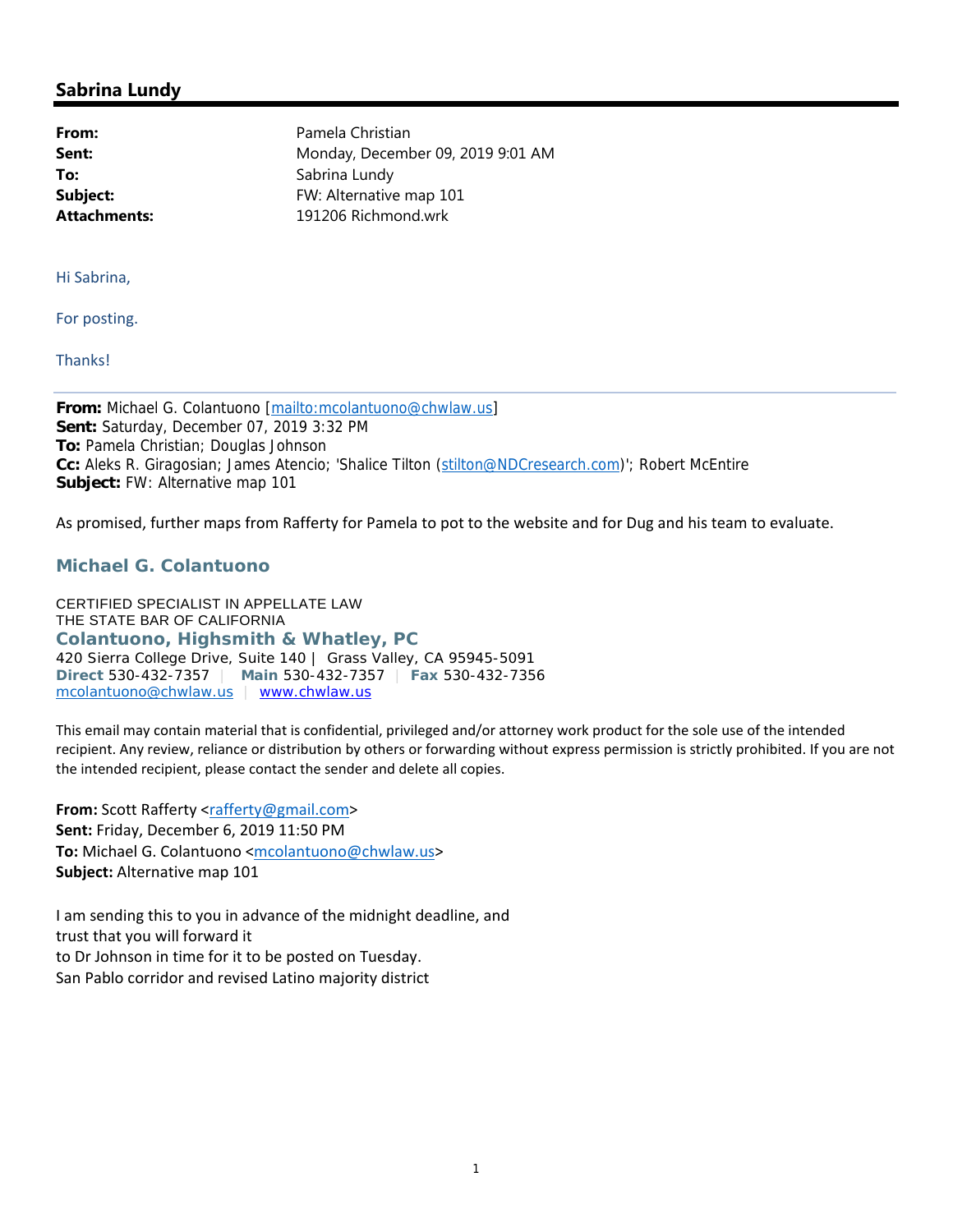

San Pablo corridor and original Latino majority district



In response to the community forums, I have tried to modify Map 101 to accommodate

a desire expressed to maintain both sides of 23rd street and San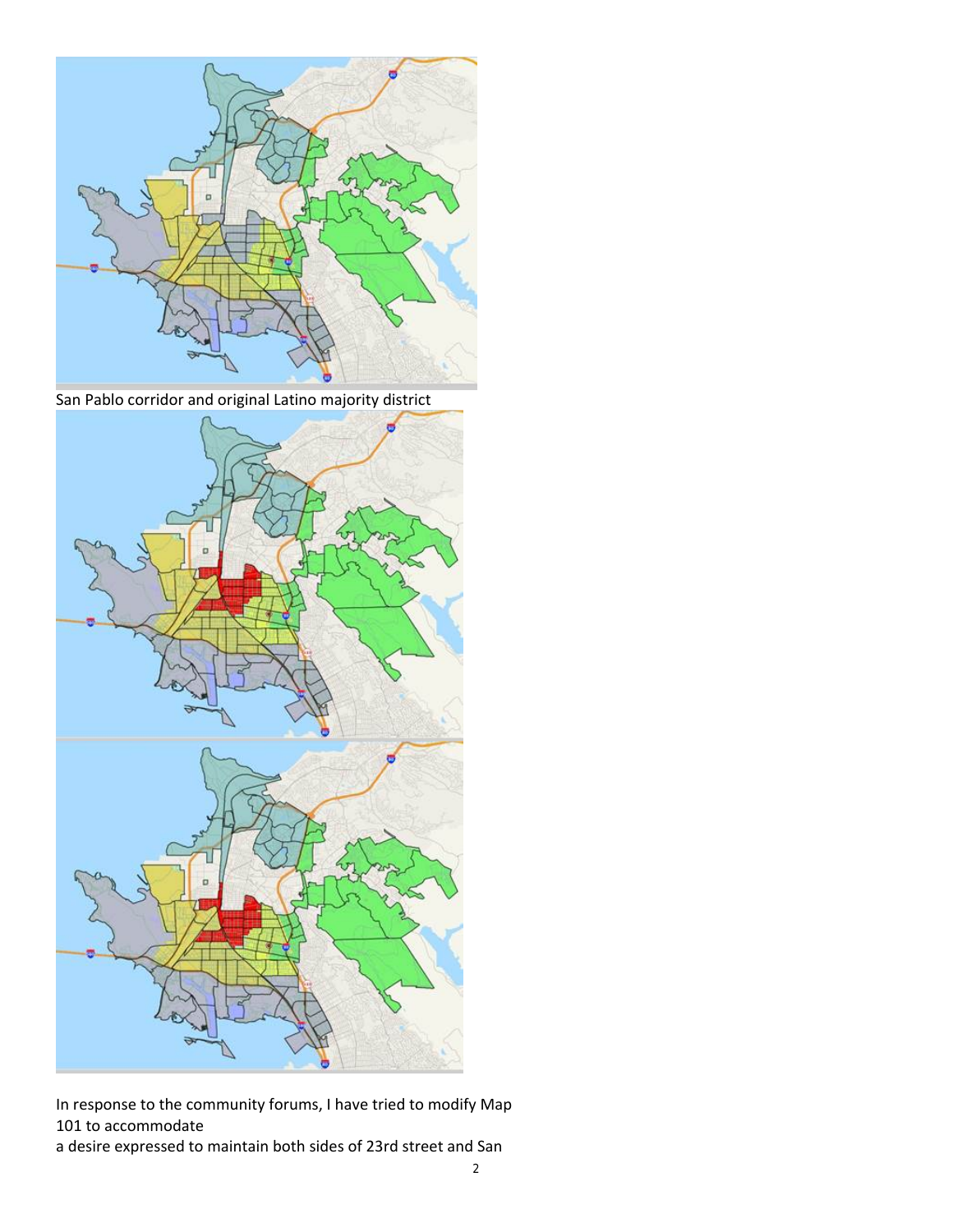Pablo avenue each within one district. As is sometimes the case, the housing styles and demographics in census blocks on both sides of these commercial corridors are similar. The demographics within the Barretts (PUs 40 and 41) vary; I had hoped that a community forum would help define this part of the district more precisely, but the city has determined that there will be no timely forum in Belding Woods or Shields Reid. I had previously asked to discuss how blocks were aggregated into "population units." As Dr. Johnson is aware, I was concerned that these units resulted in a candidate‐focused gerrymander in Monterey Park that split a very distinctive and well defined Latino neighborhood. Some PU's in this case appear to create large bottlenecks (e.g. 75). The area between 28th and 29th street has large inconsistencies in the synthesized CVAP ratio. This is a rather dense area, so it was not possible to follow either street unless population was adjusted elsewhere. It was not clear why the PU chose 28th St as a boundary when 28th St defined block groups, which avoid the need to synthesize data, which create an unmeasurable measure of error. An earlier map alternated between these streets, in anticipation of community input in designing the ultimate remedial district. It was unfortunate that Dr Johnson described this as a "jigsaw," and tried to link it to his theory that any consideration of race in demonstrating a majority district is improper, a view that Justice Alito dismissed last year. The alternation between 28th and 29th was an effort to deal with very uncertain data at the block group level, pending community input that the city has opted not to solicit.. Lack of compactness may defeat a majority demonstration district; erosity does not. There also seem to be substantial inconsistencies between various measures of CVAP. My numbers come directly from the statewide database, and have been consistent with the block group level data from the census.

It appears that each of NDC's datasets have two different measures - ACS m2 and ST m2, the latter being reported on its demographic studies. These differ. For the original study, two more different values were generated by calculating at the census block level. It would be useful to have an explanation of these discrepancies. Subject to these caveats, I would like NDC to post a variant of 101